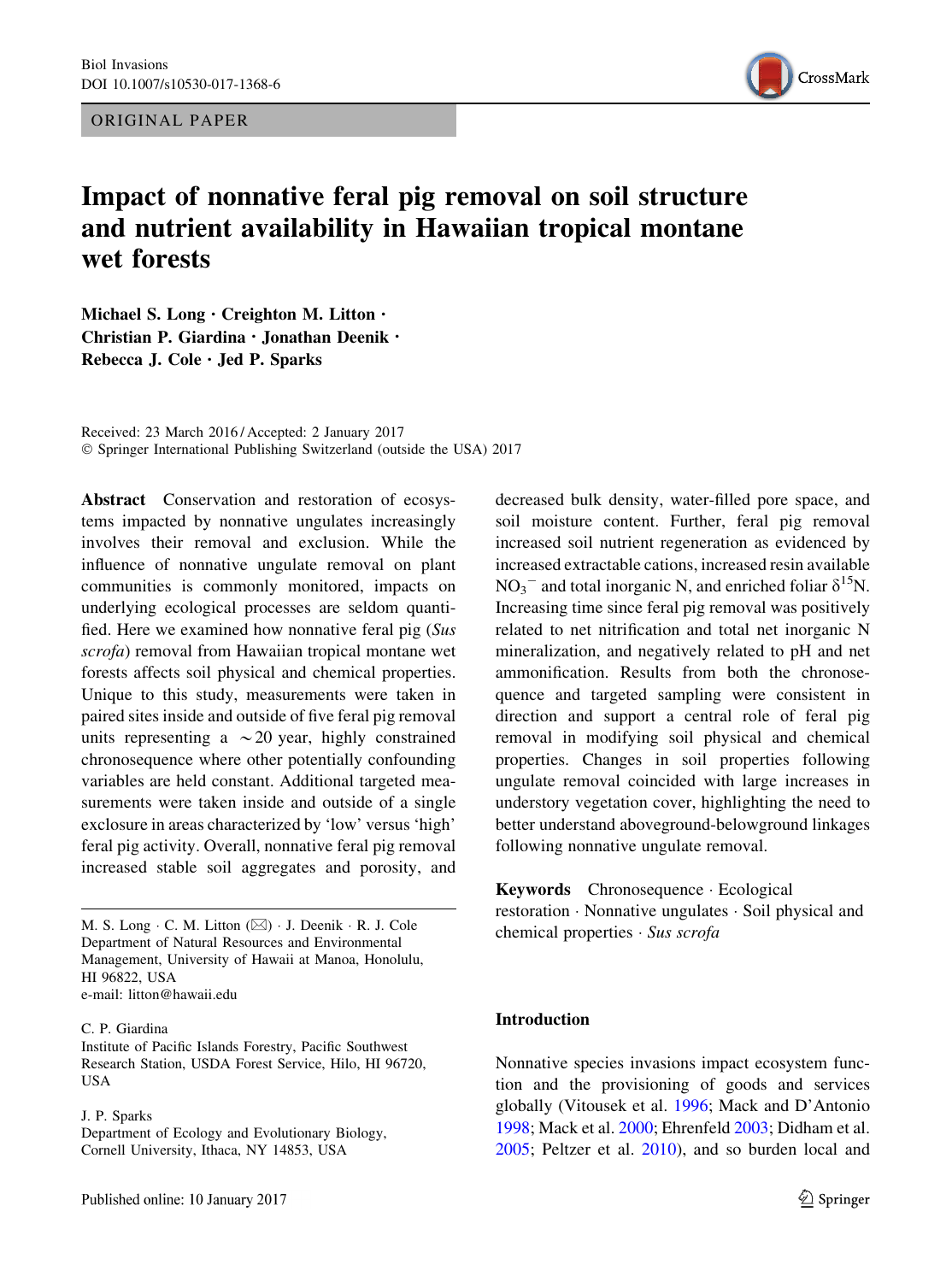national economies (Pimentel et al. [2000](#page-13-0); Pejchar and Mooney [2009\)](#page-13-0). Nonnative ungulates can be particularly destructive, resulting in the local extirpation of native taxa and facilitation of nonnative plant invasions (Campbell and Long [2009](#page-12-0); Spear and Chown [2009;](#page-13-0) Nuñez et al. [2009](#page-13-0); Oduor et al. [2010](#page-13-0)), and transmission of soil-borne pathogens, parasites and zoonotic diseases (Barrios-Garcia and Ballari [2012](#page-11-0); Krull et al. [2013](#page-12-0); Li et al. [2013\)](#page-12-0). Consequently, control of nonnative ungulates is broadly viewed as a critical first step in the conservation and restoration of native ecosystems globally (Courchamp et al. [2003;](#page-12-0) Spear and Chown [2009\)](#page-13-0).

Ungulates in general can alter soil organic matter (SOM) mineralization and the availability of nutrients via excreta, alterations in the litter layer, and physical fragmentation of organic matter during foraging and rooting activities (Hobbs [1996](#page-12-0); Frank et al. [2000](#page-12-0); Siemann et al. [2009;](#page-13-0) Palacio et al. [2013](#page-13-0)). In addition, ungulates have been shown to compact soils (Vtorov [1993\)](#page-13-0), reduce soil aggregate stability (Beever et al. [2006\)](#page-11-0), and disrupt soil structure, all of which play an important role in controlling the cycling and availability of soil nutrients (Brady and Weil [2010](#page-11-0)). European wild boars (Sus scrofa)—or 'feral pigs' in areas where they are nonnative—are thought to have particularly strong impacts on soils due to their rooting habit. However most existing research has focused on how these animals alter the structure and diversity of plant communities, with little information on how they impact soil properties (Spear and Chown [2009](#page-13-0); Barrios-Garcia and Ballari [2012\)](#page-11-0). Moreover, findings from the few existing studies that have examined the impacts of feral pigs on soils have largely been inconsistent.

In studies conducted in their home range, wild boar disturbance in Spanish alpine grasslands decreased soil moisture, carbon:nitrogen (C:N), ammonium  $(NH_4^+)$  and extractable Na, Mg, and Ca in soil solution, while increasing bulk density, total N, and nitrate  $(NO_3^-)$  (Bueno et al. [2013](#page-12-0)). In the Netherlands, wild boar rooting did not affect SOM (Bruinderink and Hazebroek [1996\)](#page-12-0), while in Switzerland wild boars increased SOM and decreased inorganic N availability (Wirthner et al. [2012\)](#page-14-0). In their introduced range, feral pig impacts on SOM and nutrient availability have also been variable across studies. Feral pig disturbance decreased bulk density in Tennessee deciduous forests (Singer et al. [1984](#page-13-0)), while bulk density decreased within seven years of feral pig removal from a native Hawaiian montane wet forest (Vtorov [1993](#page-13-0)). In both cases, soil disturbance by feral pigs decreased soil faunal diversity and abundance (Singer et al. [1984](#page-13-0); Vtorov [1993\)](#page-13-0). In turn, SOM decomposition, cation exchange capacity and soil acidity increased with feral pig disturbance in high elevation beech gaps (Lacki and Lancia [1983\)](#page-12-0), while feral pig removal had no effect on N mineralization or pH under oak canopies and grasslands on Santa Cruz Island (Moody and Jones [2000\)](#page-13-0). In Texas mixed pine-hardwood forest, feral pig disturbance lowered soil C:N, presumably due to accelerated N mineralization (Siemann et al. [2009](#page-13-0)). Feral pig disturbance also increased N mineralization in deciduous forest (Singer et al. [1984\)](#page-13-0), but had no significant impact in a coastal California grassland (Cushman et al. [2004\)](#page-12-0). Inconsistent effects of wild boar and feral pigs could be an artifact of sampling scheme, statistical methods, or the natural heterogeneity of ecological systems (Davidson and Hewitt [2014](#page-12-0)). In addition, lack of consistent results across disparate studies may reflect underlying differences in the ecosystems studied in terms of initial soil properties, degree of degradation by ungulates, and/or feral pig population dynamics.

Despite inconsistencies in their impacts across studies, feral pigs are considered to be a destructive ungulate on all continents except Antarctica, with particularly large impacts on oceanic islands (Barrios-Garcia and Ballari [2012](#page-11-0)). In Hawaii in the late 18th century, European explorers and settlers released European wild boar that subsequently interbred with domesticated Asiatic pigs (Sus scrofa vittautus) introduced by Polynesian settlers in prior centuries to create the feral pig populations that exist today (Nogueira-Filho et al. [2009;](#page-13-0) Linderholm et al. [2016\)](#page-12-0). Biodiversity conservation and ecological restoration in feral pig-impacted areas in Hawaii, and throughout the world, has increasingly relied on creating feral pig-free management areas via fencing and ungulate removal (Scowcroft and Hobdy [1987](#page-13-0); Stone et al. [1992](#page-13-0); Hess and Jacobi [2011;](#page-12-0) Cole and Litton [2014](#page-12-0)).

Within fenced management units from which feral pigs have been removed, common native and nonnative vegetation typically increase in density and abundance, with limited recruitment of rarer species (Stone et al. [1992](#page-13-0); Tanentzap et al. [2009](#page-13-0); Weller et al. [2011;](#page-14-0) Cole and Litton [2014\)](#page-12-0), highlighting that fencing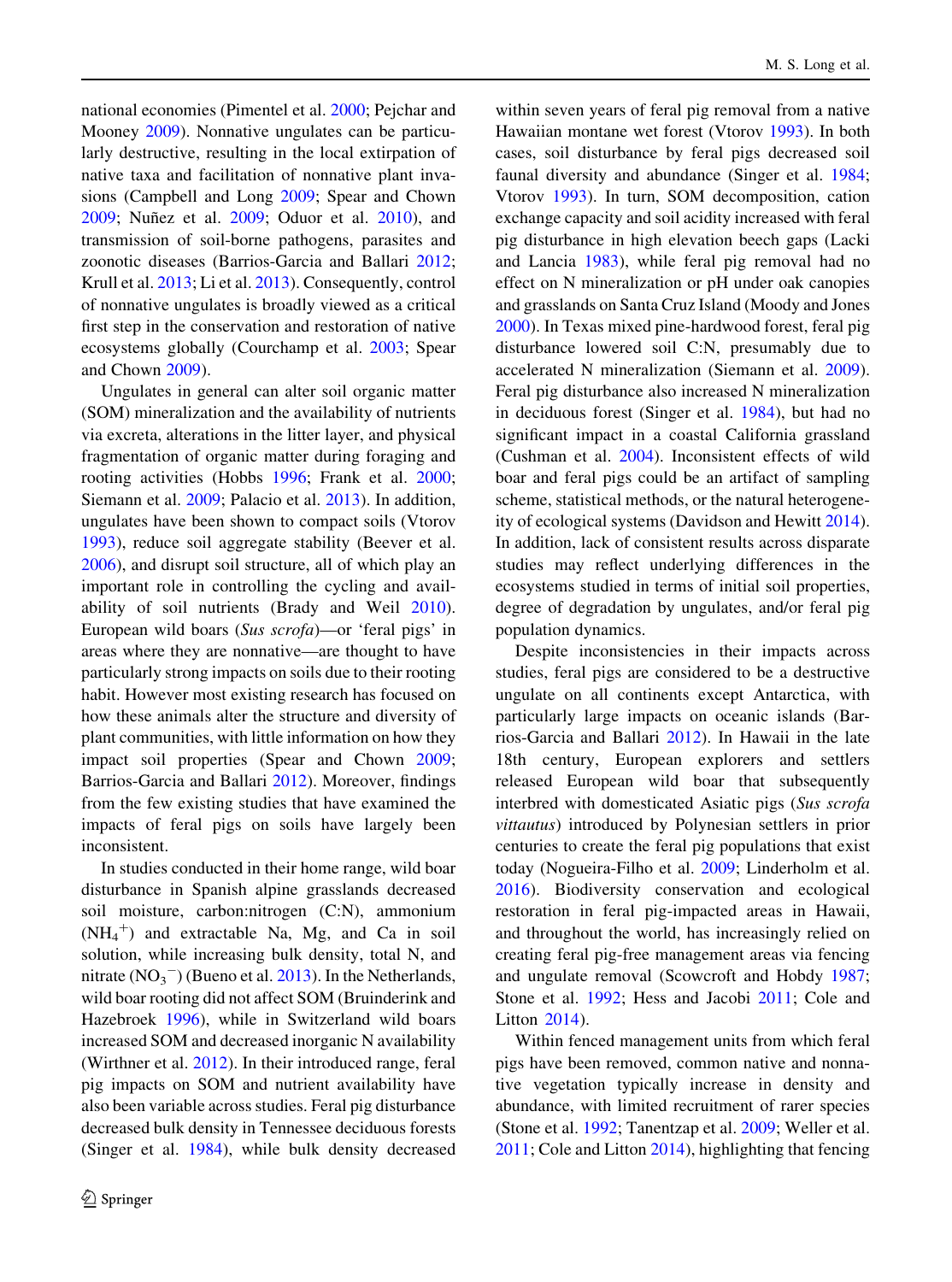and nonnative ungulate removal alone are often insufficient to achieve overall management objectives (Stone et al. [1992;](#page-13-0) Cole et al. [2012](#page-12-0); Nuttle et al. [2014](#page-13-0); Cole and Litton [2014\)](#page-12-0). Soil alteration by nonnative ungulates may at least partially explain why vegetation recovery following ungulate removal can be sitespecific, or dominated by nonnative plants (Siemann et al. [2009;](#page-13-0) Stritar et al. [2010](#page-13-0); Barrios-Garcia and Ballari [2012;](#page-11-0) Kardol et al. [2014](#page-12-0)). Conversely, a lack of response in vegetation to ungulate removal may indicate few changes to soil properties given the strong linkages between above- and belowground communities (Wardle et al. [2004\)](#page-13-0). However, this topic has received very little attention in the scientific literature, particularly in the context of nonnative ungulates (Campbell and Long [2009](#page-12-0); Spear and Chown [2009](#page-13-0); Kardol et al. [2014](#page-12-0); Cole and Litton [2014\)](#page-12-0).

To this end, we utilized a highly constrained, longterm chronosequence of feral pig removal units on Hawaii Island to examine how ungulate removal influences soil physical properties and biogeochemical processes. It was previously reported that native understory plant density, plant species richness, and the presence of ground-rooted woody plants were higher where feral pigs had been removed from this system. The change in vegetation with feral pig removal occurred concurrently with an increase in forest floor litter and bryophyte cover, and a corre-sponding decrease in exposed soil (Cole et al. [2012](#page-12-0); Cole and Litton [2014](#page-12-0)). Here, we examine the impacts of feral pig removal on soil structure and nutrient availability by measuring a suite of soil physical and chemical properties across the chronosequence (chronosequence plots). In addition, we compared soil structure and nutrient availability inside and outside of the second oldest exclosure with targeted sampling (targeted plots) in areas with recent and heavy feral pig disturbance (i.e., digs and wallows) versus areas with historically low disturbance (i.e., areas between fallen trees or other natural barriers). Because feral pig removal increased understory vegetation and forest floor cover (Cole and Litton [2014](#page-12-0)), we hypothesized that removal would decrease bulk density while increasing soil aggregation and soil nutrient availability. We also hypothesized that changes in soil structure and nutrient availability would increase with time since feral pig removal as understory vegetation recovered. Finally, we expected

the direction of change with feral pig removal to be consistent between chronosequence and targeted plots, but that the magnitude of change would be greater in targeted plots characterized by higher and more recent feral pig activity.

## Methods

### Study sites

This study was conducted between August 2010 and December 2012 using plots established by Cole and Litton [\(2014](#page-12-0)) along a chronosequence of five feral pig exclosure units ranging from 6.6 to 18.5 years since removal on the East flank of Mauna Loa Volcano on the Island of Hawaii (Fig. [1](#page-3-0)). Estimated feral pig densities in surrounding forest are 0.6–16.3 animals/  $km<sup>2</sup>$  (Scheffler et al. [2012](#page-13-0)). All study plots are located between 1140 and 1370 m.a.s.l. Mean annual temperature and precipitation across all plots are 14.4–15.9 °C and 2910–3985 mm, respectively, with little seasonality (Giambelluca et al. [2013](#page-12-0), [2014\)](#page-12-0). Plots are located on 2000–10,000 year-old, tephra-derived Andisols of two closely related series: Eheuiki (medial, ferrihydritic, isothermic Typic Hydrudands) and Puaulu (medial over ashy, aniso, ferrihydritic over amorphic, isothermic Aquic Hapludands) (NRCS [2010\)](#page-13-0). These soil series are characterized by deep, moderately well drained soils formed in basic volcanic ash deposited over basic lava with slopes of 2–5% (NRCS [2010\)](#page-13-0). All plots are located in Metrosideros polymorpha (overstory tree)/Cibotium spp. (midstory tree fern) tropical montane wet forest (Wagner et al. [1990\)](#page-13-0), with exclusively native canopy vegetation (Cole and Litton [2014](#page-12-0)).

Sampling occurred along the chronosequence (chronosequence plots) in pairs of plots established inside and outside of each fenced unit, with each plot consisting of four circular 9 m radius  $(256 \text{ m}^2)$ replicate sub-plots located  $>70$  m from fence lines and  $>140$  $>140$  $>140$  m from each other (Fig. 1). We also conducted targeted sampling inside and outside of the 16.5 year-old feral pig exclosure (targeted plots) in ten 6 m<sup>2</sup> plots located along 150 m transects both outside the fenced unit in areas with recent and heavy feral pig disturbance (e.g., digs and wallows) and inside the fenced unit in areas naturally protected from feral pig disturbance (i.e., between fallen trees or other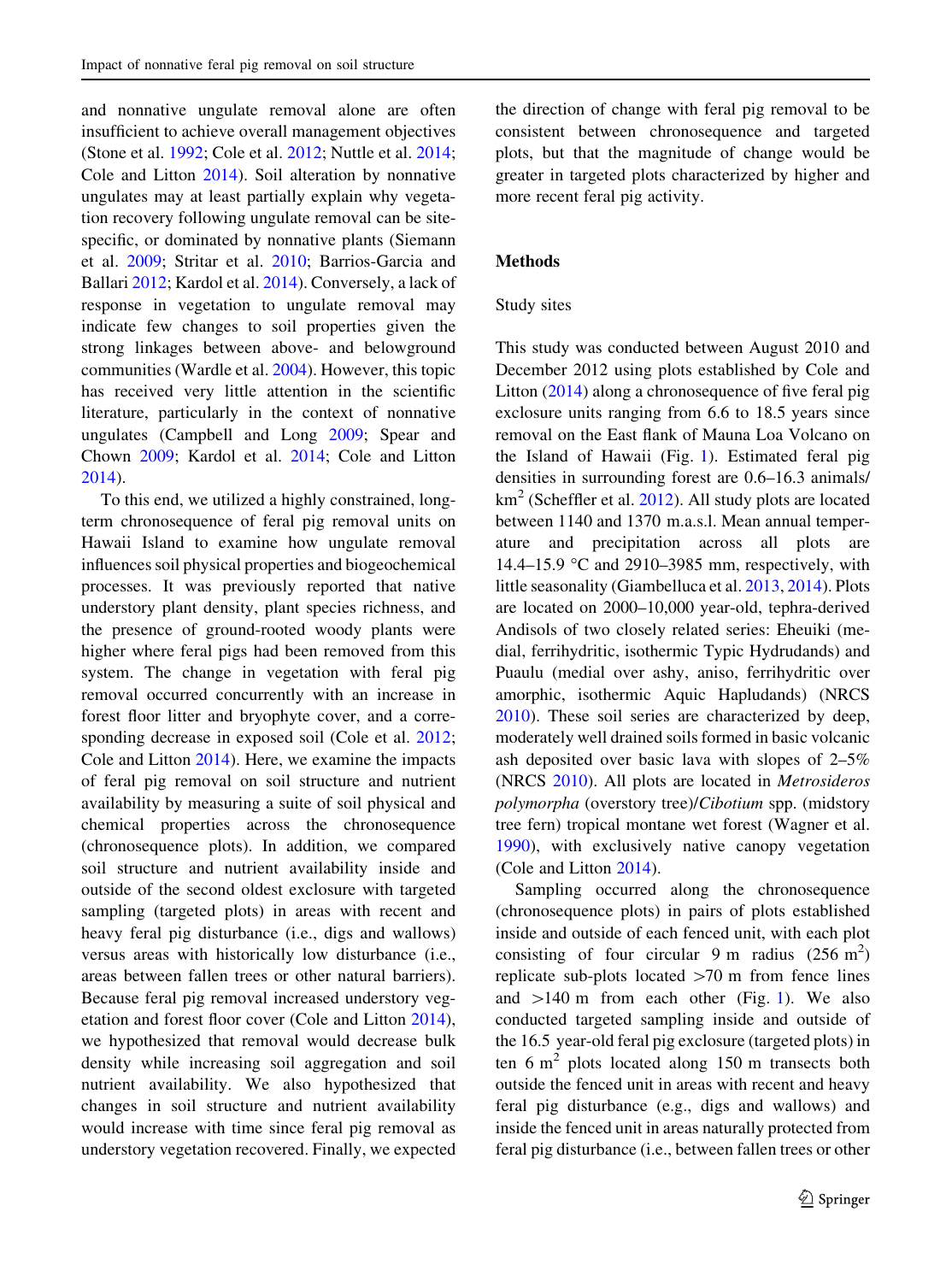<span id="page-3-0"></span>Fig. 1 Study site locations inside and outside of five feral pig exclosures representing an 18.5 year chronosequence of feral pig removal units on the East slope of Mauna Loa Volcano, Island of Hawaii. Paired chronosequence study sites are labeled by years since feral pig removal (R) versus feral pig presence (P)



natural barriers) (Fig. 1). The targeted plots were designed to estimate maximal differences in soil properties with feral pig removal.

# Soil sampling and analyses

In both chronosequence and targeted sampling plots, we collected soil cores to quantify the following variables: bulk density, porosity, water-filled pore space, water-stable soil macro-aggregates  $(>250 \mu m;$ 

WSA), resin available inorganic N  $(NO_3^-$  and  $NH_4^+)$ , net N mineralization  $(NO<sub>3</sub>^-$  and  $NH<sub>4</sub>^+), pH$ extractable nutrients (P, K, Ca, and Mg), mineral soil organic carbon (SOC) and soil organic nitrogen (SON), and hot water soluble C (i.e., labile SOC). We also measured soil volumetric water content (VWC) in each plot, and foliar  $\delta^{15}N$  of the three dominant species in the overstory and midstory in the chronosequence plots as an index of soil nutrient cycling and availability (Craine et al. [2009](#page-12-0)). Over four consecutive days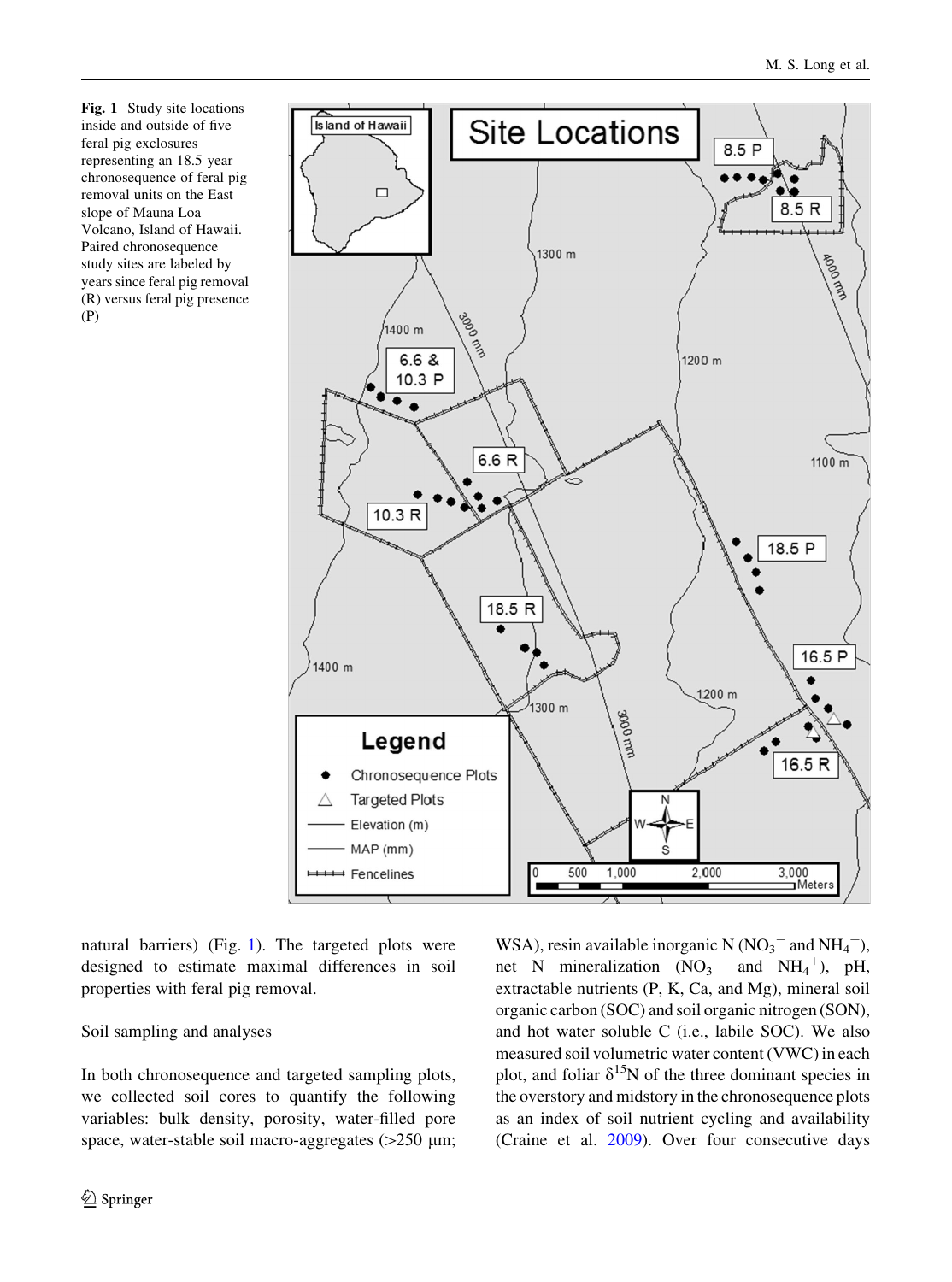characterized by constant weather, ten 5.1 cm diameter  $\times$  10 cm deep soil cores were collected from each chronosequence sub-plot and three soil cores were collected within each targeted sampling plot. The soil core locations were evenly distributed within the chronosequence sub-plots, and randomly established in each targeted plot. Soil cores were composited by sub-plot for chronosequence plots, transported to a refrigerator in coolers, and processed within 48 h of collection. Roots and rocks  $>0.6$  cm were removed from each composited sample, and soils were weighed and homogenized for analyses.

The allophone and imogolite dominated Andisols of our study system are characterized by aluminumhumus complexes that promote strong stable aggregates (Nanzyo [2002;](#page-13-0) Perret and Dorel [2006\)](#page-13-0). As these soils dry, their colloidal fraction irreversibly solidifies into pseudo-sands that cannot be rewetted (Nanzyo [2002;](#page-13-0) Perret and Dorel [2006](#page-13-0)). Consequently, all analyses were determined on fresh soil samples, except for SOC, SON and bulk density which were determined on oven-dried samples.

To determine SOC and SON content, homogenized sub-samples of field-moist soil were oven-dried at 70 °C to a constant mass and passed through a #10 (2 mm mesh) sieve. A representative sub-sample was ball-milled, passed through a #40 (0.5 mm mesh) sieve, and analyzed for SOC and SON content with a Costech Elemental Analyzer (Costech Analytical Technologies Inc., Valencia, CA) at the University of Hawaii at Hilo Analytical Laboratory (UHHAL) in Hilo, HI. Bulk density (g  $cm^{-3}$ ) was determined after oven-drying two weighed sub-samples of field-moist soil to a constant mass at 105 °C ( $\sim$  24 h), averaging the percent water lost across the two samples, and estimating the 105 °C dry weight equivalent of the bulk soil collection:

$$
BD = (DW_{sample105})/V_{core}
$$
 (1)

where DW<sub>sample105</sub> is the average 105  $\degree$ C dry weight of the bulk sample and  $V_{\text{core}}$  is the total volume of the bulk sample.

Soil porosity (%) was calculated using a particle density of  $2.65$  g cm<sup>-3</sup> (Soil Survey Staff [2014](#page-13-0)), which was then used to calculate water-filled pore space (%) (Soil Survey Staff [2014\)](#page-13-0). Water stable macro-aggregates (WSA)  $>250 \mu$ m were quantified using the wet-sieving procedure from the USDA NRCS Soil Quality Test Kit (2001). Pseudo-sands formed by aluminum-humus complexes in Andisols resist standard dispersion methods (Silva et al. [2015\)](#page-13-0) and preclude quantifying sand content in WSA. As a result,  $\sim$  14 g of homogenized field-moist soil was placed onto a 250 µm sieve that was moved vertically 1.5 cm in DI water at 30 cycles per min for 3 min. Material  $>250 \mu m$  was oven-dried at 105 °C for 24 h and weighed. A second  $\sim$  12 g sub-sample was weighed, dried at 105 °C for 24 h and reweighed to determine gravimetric water content and calculate the dry weight of the field-moist sieved sample. WSA was then calculated as:

$$
\% WSA = M_{WS}/M_{dry} * 100 \tag{2}
$$

where  $M_{WS}$  is the dry mass of WSA (g) and  $M_{\text{dry}}$  is the dry weight of the sample prior to sieving.

Soil VWC was measured with a Hydrosense CS620 Water Content Sensor (Campbell Scientific, Logan, UT) with 12 cm probes. In each chronosequence subplot, sampling occurred at twelve evenly distributed locations throughout the plot. In each targeted plot, sampling occurred at eight randomly selected locations throughout the plot.

Resin available inorganic nitrogen  $(NO<sub>3</sub>^-$  and  $NH_4^+$ ; µg N 10 cm<sup>-2</sup> 4 weeks<sup>-1</sup>) was estimated with a 4-week deployment of Plant Root Simulator (PRS) Probes (Western Ag Innovations, Saskatchewan, Canada). In each chronosequence sub-plot, eight pairs of probes (one  $NO_3^-$  and one  $NH_4^+$  probe per pair) were evenly distributed throughout the plot. In each targeted sampling plot, four pairs of probes were installed at four randomly selected locations. Foliar  $\delta^{15}$ N was quantified as an index of the cycling and availability of soil N in the chronosequence plots using recently expanded sunlit leaves from three individuals each of Cibotium glaucum (tree fern), Cheirodendron trigynum (mid-canopy tree) and M. polymorpha (canopy tree) in each plot. These three species comprise  $>95\%$  of stand basal area across all study sites (Cole and Litton [2014](#page-12-0)). Foliage samples were oven-dried at 70 °C, ball-milled to pass through a #60 sieve (0.25 mm mesh), and analyzed for  $\delta^{15}N$  on an isotope ratio mass spectrometer (Model DeltaV, Thermo Environmental) at the Cornell University Stable Isotope Laboratory, Ithaca, NY.

Net N mineralization  $(N_{MIN})$  was determined with a 2 M KCl extraction following a 30 days laboratory aerobic incubation at room temperature with soil moisture held at field capacity. Extracts were analyzed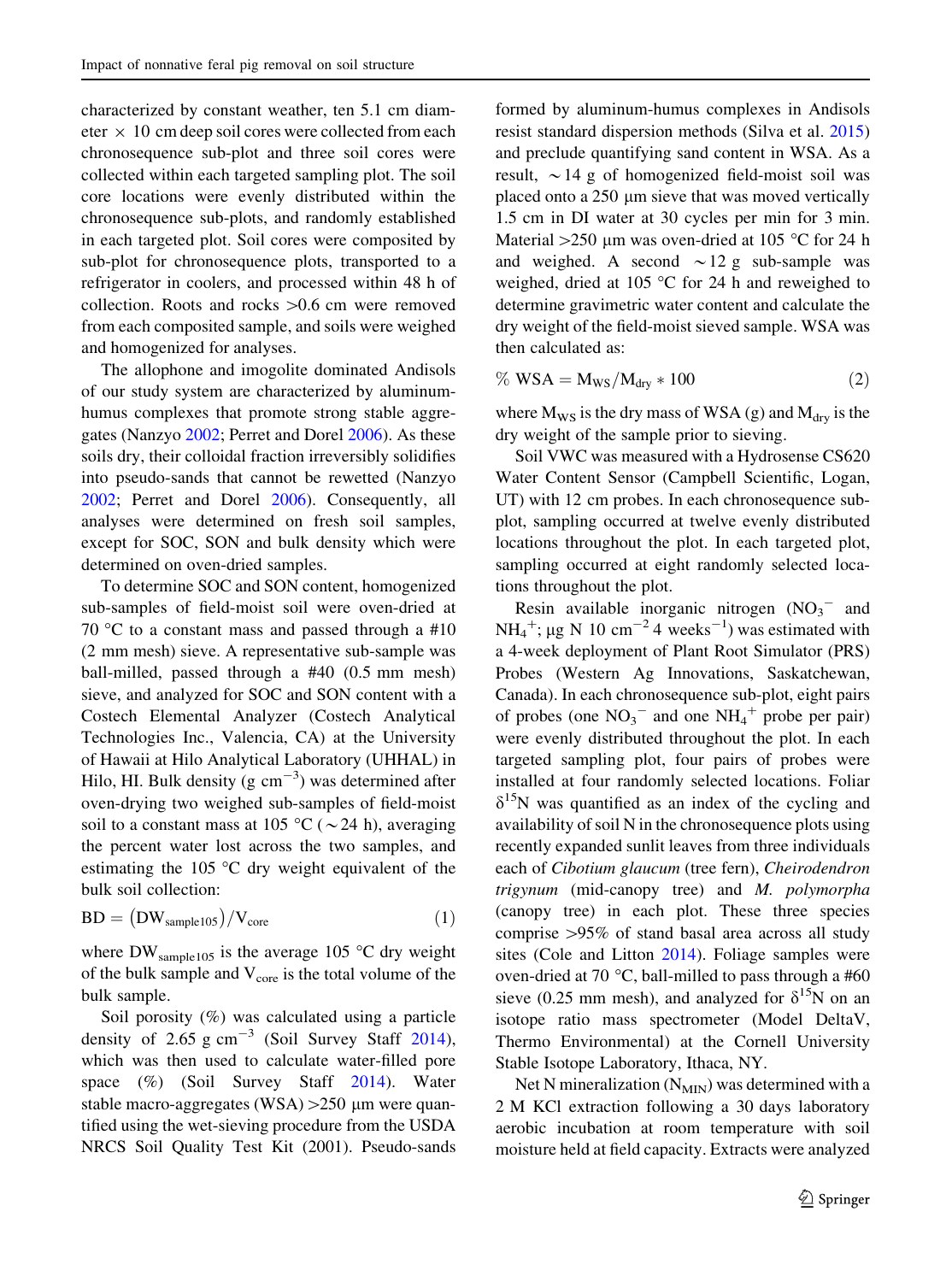<span id="page-5-0"></span>for  $NH_4^+$  and  $NO_3^-$  concentrations using an AutoAnalyzer (Pulse Instrumentation, Labtronics) at the UHHAL. The labile C pool was estimated via hotwater extraction described in Ghani et al. [\(2003](#page-12-0)) with the omission of the initial extraction of 20 °C water soluble C. Extracted labile C ( $\mu$ g C mL<sup>-1</sup>) was quantified on a Shimadzu TOC-V Total Organic Carbon Analyzer (Shimadzu Scientific Instruments, Columbia, MD) at the UHHAL.

Soil pH, and extractable soil P, K, Ca, and Mg were determined at the University of Hawaii at Manoa Agricultural Diagnostics Service Center, Honolulu, HI. Extractable P was quantified with the Modified-Truog method and colorimetric analysis with an autoanalyzer, while K, Ca and Mg were determined via ammonium acetate extraction and atomic absorption spectrophotometer (Hue et al. [2000\)](#page-12-0). Extractable nutrients are reported as volumetric concentrations to include any differences in soil bulk density with feral pig removal.

#### Statistical analyses

For chronosequence sampling the exclosure was the unit of replication, and for targeted sampling the individual plot was the unit of replication. The effect of time since feral pig removal on each soil property across the chronosequence  $(n = 5)$  was assessed with linear regression analyses of time since removal versus the percent relative difference between paired plots:

$$
[(\text{Feral pig removal} - \text{Feral pig present}) / \text{Feral pig present}] \times 100 \tag{3}
$$

To determine if feral pig removal had a significant effect across the entire chronosequence, one-sided Wilcoxon signed-rank tests, which do not assume normally distributed data, were conducted on ranked differences between mean values in each pair of plots  $(n = 5)$ , where plot mean values were an average of each soil property across four sub-plots/plot.

Results from the targeted plots were also determined to be non-normally distributed (Anderson– Darling tests on bootstrapped treatment means; 2000 iterations;  $P < 0.05$ ) with satisfactory homogeneity of variance (non-parametric Levene's test;  $P > 0.10$ ). Therefore, the effect of feral pig removal in the targeted plots was analyzed using one-sided nonparametric Mann–Whitney U tests  $(n = 10)$ . All statistical analyses were conducted using Minitab 16 statistical software (State College, PA) at  $\alpha = 0.10$ due to small sample sizes. We report means  $\pm 1$ standard error (S.E.) throughout for both chronosequence and targeted plot results.

### Results

Increasing time since feral pig removal from the chronosequence plots was negatively and linearly related to soil pH  $(F_{(1,3)} = 16.74, r^2 = 0.85,$  $P = 0.03$ ) and net ammonification (F<sub>(1,3)</sub> = 95.34,  $r^2 = 0.97$ ;  $P < 0.01$ ; Fig. 2a). In addition, increasing time since feral pig removal was positively and



Fig. 2 The relative difference in a net ammonification (NH<sub>4</sub><sup>+</sup><sub>Net</sub>) between paired feral pig removal and feral pig present sites was negatively related to increasing time since feral pig removal across the chronosequence plots, while the relative differences in **b** net nitrification  $(NO<sub>3</sub><sup>-</sup><sub>Net</sub>)$  and **c** total net inorganic N mineralization (Total Inorganic  $N_{Net}$ ) were positively related to increasing time since feral pig removal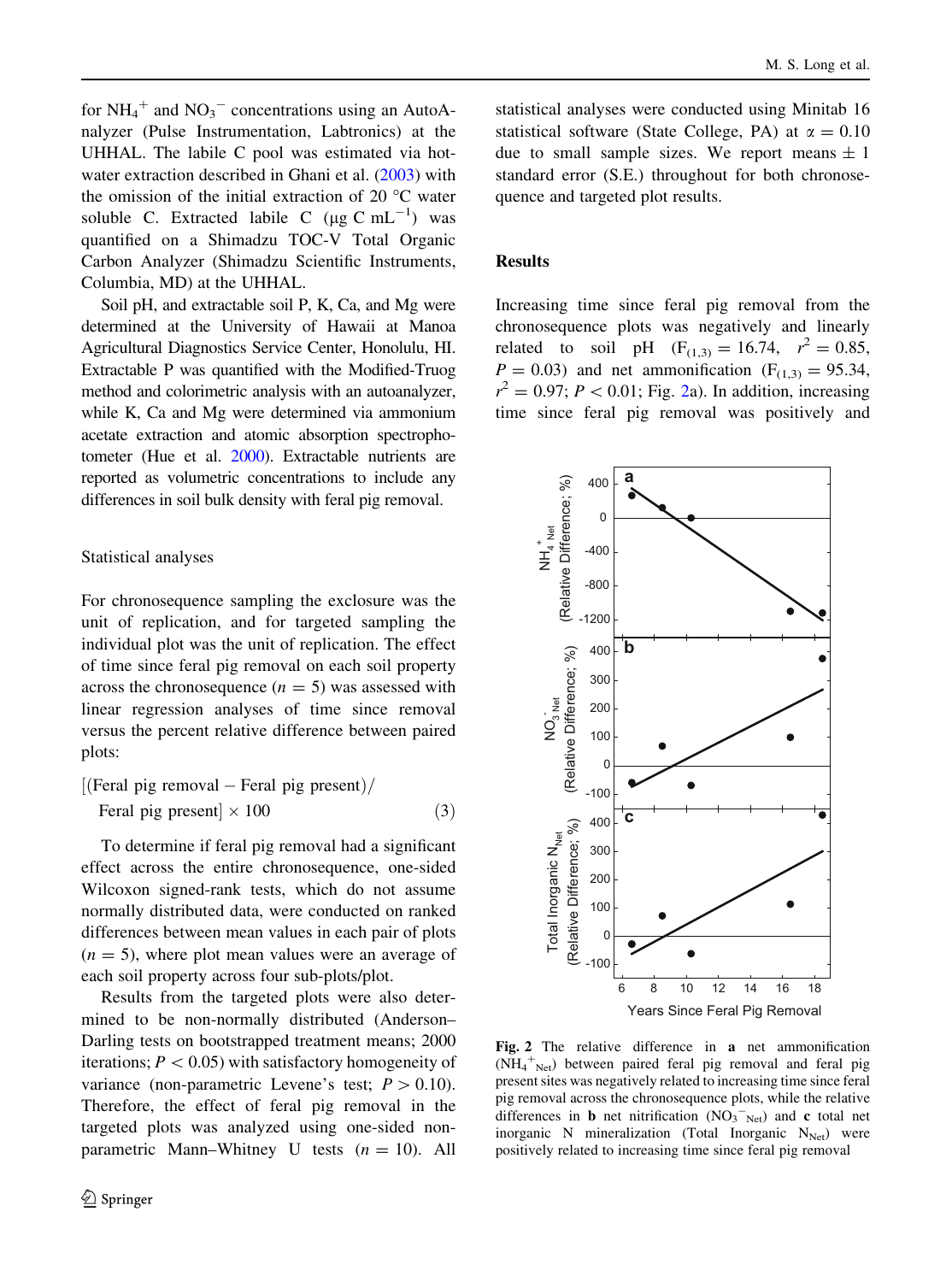<span id="page-6-0"></span>

b Fig. 3 Feral pig removal decreased a bulk density and b volumetric water content in the chronosequence plots, and decreased c water-filled pore space in both the chronosequence and targeted plots; and increased d soil porosity in the chronosequence plots and e percent water-stable soil macroaggregates (WSA) in the targeted plots. Whiskers indicate the 10 and 90% percentiles (no whiskers for chronosequence plots due to small sample size); dotted lines indicate mean and solid lines indicate median values; asterisks indicate significant differences  $(\alpha = 0.10)$ 

linearly related to net nitrification and total inorganic N mineralization ( $F_{(1,3)} = 6.21$ ,  $r^2 = 0.67$ ,  $P = 0.08$ and  $F_{(1,3)} = 5.73$ ,  $r^2 = 0.66$ ,  $P = 0.10$ , respectively; Fig. [2b](#page-5-0), c). Increasing time since feral pig removal had no significant effect on any other measured soil property in the chronosequence plots  $(r^2 < 0.60;$  $P > 0.12$ ).

Overall in the chronosequence plots, feral pig removal decreased bulk density by an average of 28% ( $W = 14$ ,  $P = 0.05$ ;  $n = 5$ ; Fig. 3a), VWC by 12% ( $W = 14$ ,  $P = 0.05$ ;  $n = 5$ ; Fig. 3b), and waterfilled pore space by 6% ( $W = 14$ ,  $P = 0.05$ ;  $n = 5$ ; Fig. 3c). In contrast, feral pig removal increased soil porosity by 4% ( $W = 14$ ,  $P = 0.05$ ;  $n = 5$ ; Fig. 3d), extractable K by 52%, extractable Ca by 19%, and extractable Mg by 24% ( $W = 15$ ,  $P = 0.03$ ;  $n = 5$ ; Fig. [4](#page-7-0)a–c). Moreover, feral pig removal enriched C. *trigynum* foliar  $\delta^{15}N$  (*W* = 13, *P* = 0.09; *n* = 5), but had no impact on foliar  $\delta^{15}N$  in *M. polymorpha*  $(W = 8, P = 0.50; n = 5)$  or C. glaucum  $(W = 12,$  $P = 0.14$ ;  $n = 5$ ) (Fig. [5\)](#page-8-0). Feral pig removal in the chronosequence plots had no significant impact on WSA  $(W = 6, P = 0.39; n = 5; Fig. 3e); SOC$  $(W = 10, P = 0.79; n = 5)$ , SON  $(W = 12,$  $P = 0.91$ ;  $n = 5$ ) or labile C ( $W = 3$ ,  $P = 0.14$ ;  $n = 5$ ) (Fig. [6](#page-8-0)a–c); or % N (W = 3, P = 0.14;  $n = 5$ , % C (W = 3, P = 0.14;  $n = 5$ ), or C:N  $(W = 7, P = 0.50; n = 5)$  $(W = 7, P = 0.50; n = 5)$  $(W = 7, P = 0.50; n = 5)$  (Fig. 7a–c). Finally, there were no effects of feral pig removal on extractable P  $(W = 13, P = 0.94; n = 5)$  or pH  $(W = 8, P = 0.61;$  $n = 5$ ) (Fig. [4d](#page-7-0), e); resin available NH<sub>4</sub><sup>+</sup> (W = 4,  $P = 0.21; n = 5$ ,  $NO<sub>3</sub><sup>-</sup>$  ( $W = 6, P = 0.4; n = 5$ ), or total inorganic N ( $W = 5, P = 0.30; n = 5$ ) (Fig. [8a](#page-9-0)– c); or  $N_{(MIN)}$  ( $W = 5$ ,  $P = 0.3$ ;  $n = 5$ ).

In the targeted plots, removal of feral pigs reduced VWC by 21% ( $W = 138.5$ ,  $P < 0.01$ ;  $n = 10$ ; Fig. 3b); water-filled pore space by  $14\%$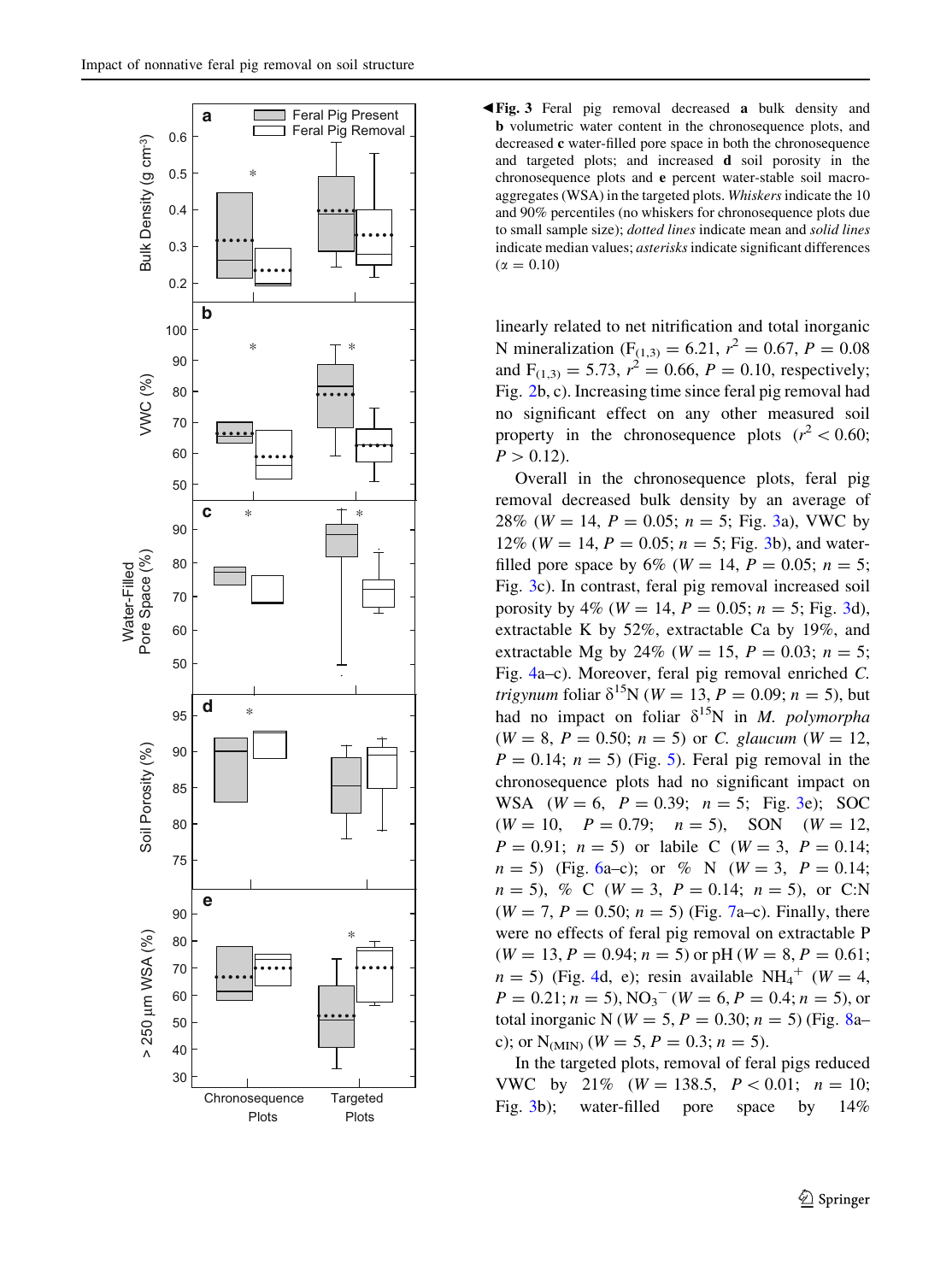<span id="page-7-0"></span>

b Fig. 4 Feral pig removal increased extractable a K, b Ca, and c Mg in the chronosequence plots, and decreased extractable d P and e soil pH in the targeted plots. Whiskers indicate the 10 and 90% percentiles (no whiskers for chronosequence plots due to small sample size); *dotted lines* indicate mean and *solid lines* indicate median values; asterisks indicate significant differences  $(\alpha = 0.10)$ 

 $(W = 143.0, P < 0.01; n = 10;$  Fig. [3c](#page-6-0)); SOC by 12% (W = 105.0,  $P = 0.07$ ;  $n = 10$ ; Fig. [6](#page-8-0)a); SON by 17% ( $W = 128.0$ ,  $P = 0.04$ ;  $n = 10$ ; Fig. [6](#page-8-0)b); extractable P by 55% ( $W = 132.0, P = 0.05; n = 10;$ Fig. 4d); and soil pH by  $4\%$  (W = 136.5, P < 0.01;  $n = 10$ ; Fig. 4e). In turn, removal of feral pig disturbance increased WSA by  $34\%$  (W = 69.0,  $P < 0.01$ ;  $n = 10$ ; Fig. [3](#page-6-0)e); labile C by 35%  $(W = 81.5, P = 0.04; n = 10; Fig. 6c);$  $(W = 81.5, P = 0.04; n = 10; Fig. 6c);$  $(W = 81.5, P = 0.04; n = 10; Fig. 6c);$  and C:N by 6% ( $W = 82.0, P = 0.04; n = 10;$  Fig. [7c](#page-9-0)). Feral pig removal in the targeted plots also reduced resin available  $NH_4^+$  by 82% ( $W = 88.0, P < 0.01;$  $n = 10$ ), but increased resin available NO<sub>3</sub><sup>-</sup> by almost an order of magnitude ( $W = 380$ ,  $P < 0.01$ ;  $n = 10$ ) and total inorganic N by  $>200\%$  (W = 43.0,  $P = 0.03$ ;  $n = 10$ ) (Fig. [8a](#page-9-0)–c). Feral pig removal in the targeted plots had no significant impact on bulk density ( $W = 122.0$ ,  $P = 0.11$ ;  $n = 10$ ) or porosity  $(W = 88.0, P = 0.11; n = 10)$  (Fig. [3a](#page-6-0)–d); extractable K ( $W = 103.0$ ,  $P = 0.91$ ;  $n = 10$ ), Ca  $(W = 107.0, P = 0.91; n = 10)$ , or Mg  $(W = 108.0,$  $P = 0.85$ ;  $n = 10$ ) (Fig. 4a-c); % N (W = 105.0,  $P = 0.50; n = 10$  or % C (W = 100.0,  $P = 0.73;$  $n = 10$ ) (Fig. [7a](#page-9-0)-b); or N<sub>(MIN)</sub> ( $W = 98.0, P = 0.31;$  $n = 10$ ).

# Discussion

# Soil physical properties

The observed changes in soils following feral pig removal support the hypothesis that this common management approach alters key soil physical properties. Taken together, observed changes in soil properties with feral pig removal represent increased overall soil function and productivity. Lower bulk density and increased soil porosity promote root activity by decreasing soil resistance and increasing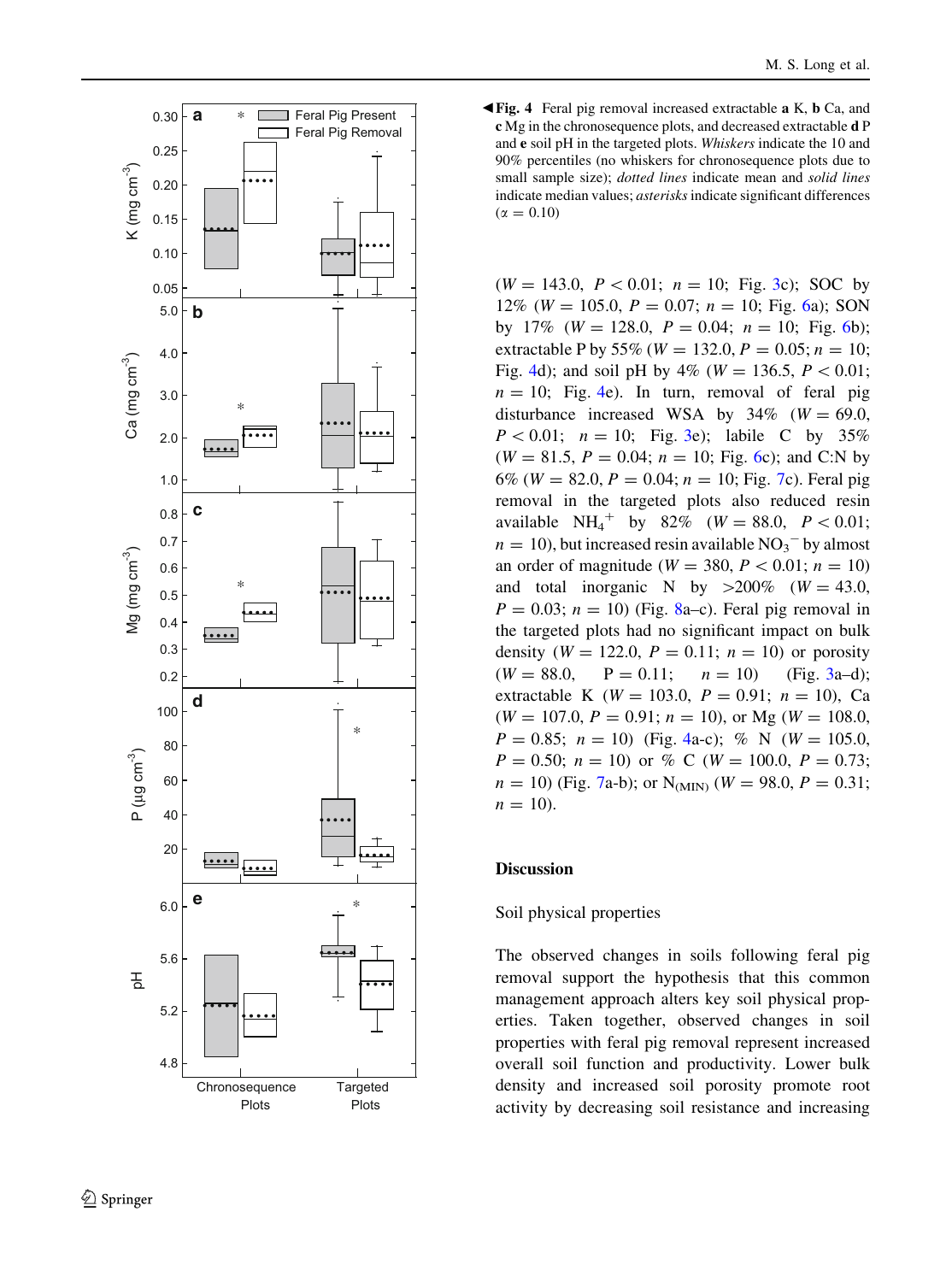<span id="page-8-0"></span>

Fig. 5 Cheirodendron trigynum foliar  $\delta^{15}N$  was significantly enriched following feral pig removal, while Cibotium glaucum and Metrosideros polymorpha foliar  $\delta^{15}N$  were enriched but not significantly different following removal. Dotted lines indicate mean and solid lines indicate median values; asterisks indicate significant differences ( $\alpha = 0.10$ )

aeration. Increased water stable aggregates reduce soil bulk density, promote water infiltration and percolation, and increase resistance to soil erosion (Amezketa, [1999](#page-11-0)). Increased soil nutrient regeneration increases stand-level productivity and alters carbon partitioning where nutrients are limiting to primary production (Litton et al. [2007](#page-12-0)).

Soil aggregates are stabilized by a combination of factors including exchangeable cations, SOM and the labile C pool (Amezketa [1999\)](#page-11-0), as well as plant roots and symbionts, soil fauna, and soil moisture (Bronick and Lal [2005](#page-12-0)). In Andisols, where soil aggregates are dominated by aluminum-humus complexes and high SOM content (Nanzyo [2002](#page-13-0)), increases in labile C and extractable cations, especially divalent  $Ca^{2+}$ , promotes flocculation and cementation of cation/particle structure to form more stable soil aggregates (Brady and Weil [2010\)](#page-11-0). In this study, feral pig removal in the chronosequence plots increased extractable Ca, K, and Mg by 19, 52, and 24%, respectively, which likely contributed to enhanced WSA. In the targeted plots, feral pig removal increased labile C by 35%, which also likely contributed to the 34% increase in  $WSA > 250 \mu m$  (Ghani et al. [2003](#page-12-0); Tisdale and Oades [1982](#page-13-0)), which is the aggregate size class most vulnerable to physical disturbance (Seybold and Herrick [2001](#page-13-0)). The digging, rooting and wallowing action of feral pigs appears to physically destroy soil aggregates which, in turn, could expose physically protected SOM to microbial oxidation.

The observed changes in soil physical properties with feral pig removal align with results reported in a



Fig. 6 a Mineral soil organic C and b N increased and c labile C decreased with feral pig removal in the targeted plots. Whiskers indicate the 10 and 90% percentiles (no whiskers for chronosequence plots due to small sample size); dotted lines indicate mean and solid lines indicate median values; asterisks indicate significant differences ( $\alpha = 0.10$ )

previous study where soil bulk density decreased after seven years of feral pig removal from montane wet forests in Hawaii (Vtorov [1993\)](#page-13-0). Similarly, in alpine grasslands of the Spanish Pyrenees, soil bulk density showed large increases in areas affected by wild boar rooting activity (Bueno et al. [2013\)](#page-12-0). On the other hand, a recent study in the Argentinian Patagonia showed that feral pig disturbance caused a decrease in bulk density (Barrios-García et al. [2014](#page-11-0)). These conflicting results may be attributed in part to the very short term presence of feral pigs in the Argentinian study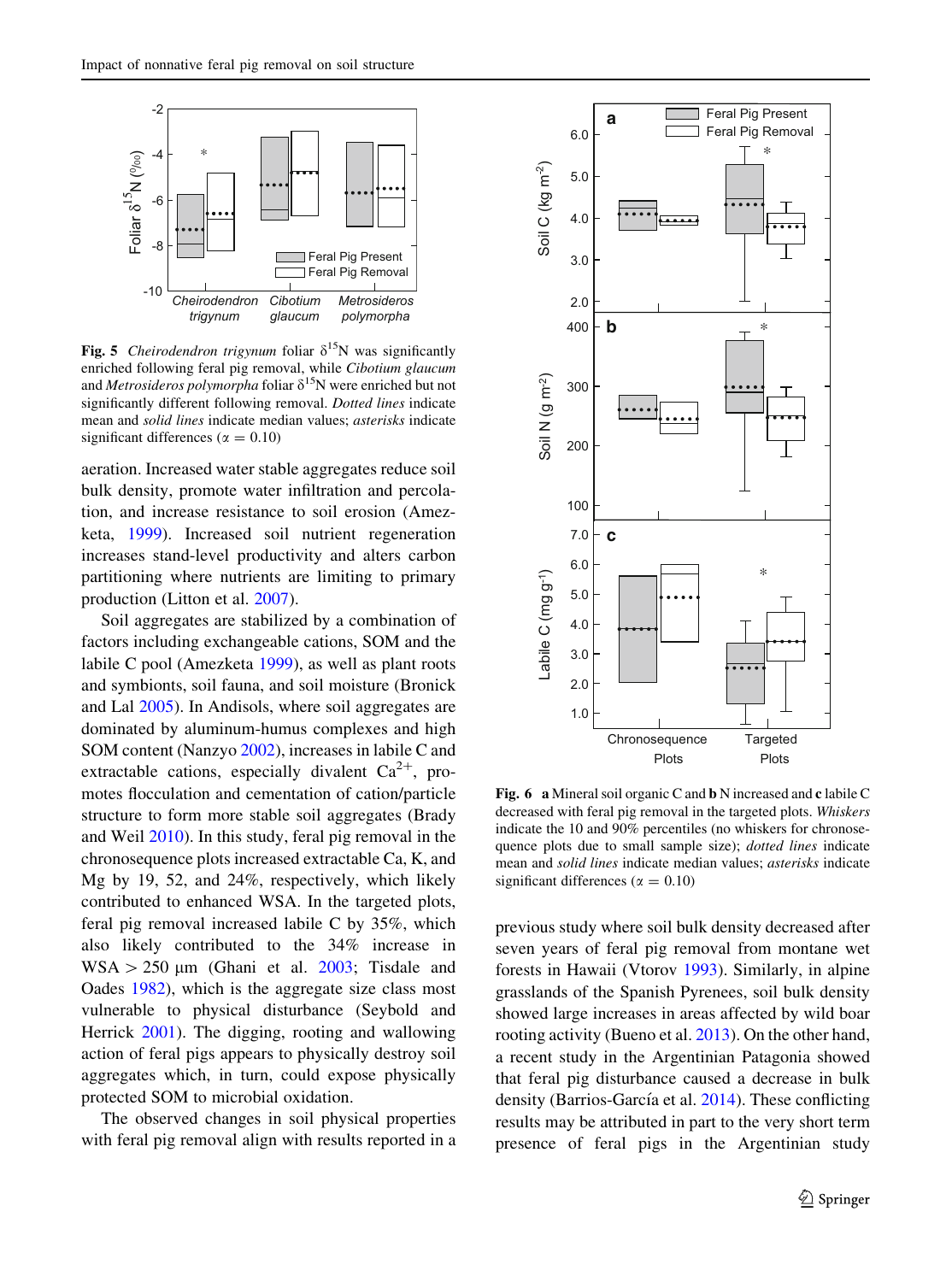<span id="page-9-0"></span>

Fig. 7 Feral pig removal did not impact soil  $a \% N$  or  $b \% C$  in the chronosequence or targeted plots, but did increase c C:N in the targeted plots. Whiskers indicate the 10 and 90% percentiles (no whiskers for chronosequence plots due to small sample size); dotted lines indicate mean and solid lines indicate median values; *asterisks* indicate significant differences ( $\alpha = 0.10$ )

 $(\sim 12$  years). Several studies have reported increases in volumetric water content in soils affected by pig activity similar to our study (Mohr et al. [2005;](#page-13-0) Macci et al. [2012;](#page-13-0) Bueno et al. [2013](#page-12-0)). Feral pig impact on soil aggregation has been less well studied, but a study in Italian forests and olive groves found that water stable aggregation decreased significantly in soils where a grubbing treatment was imposed to mimic wild boar disturbance (Macci et al. [2012](#page-13-0)). Overall, the observed reductions in bulk density, VWC and water-



Fig. 8 Feral pig removal resulted in a significant decrease in **a** resin available  $NH_4^+$  and significant increases in **b** resin available  $NO<sub>3</sub><sup>-</sup>$  and c total resin available inorganic N in targeted plots. Whiskers indicate the 10 and 90% percentiles (no whiskers for chronosequence plots due to small sample size); dotted lines indicate mean and solid lines indicate median values; *asterisks* indicate significant differences ( $\alpha = 0.10$ )

filled pore space, and increase in porosity, following feral pig removal in this study suggest an increase in soil aeration and oxygen diffusion with likely stimulation of soil microbial activity and nutrient regeneration (Schuur et al. [2001;](#page-13-0) Schuur and Matson [2001](#page-13-0)).

### Soil nutrient availability

Soil nutrient availability is a critical driver of ecosystem productivity. Across the chronosequence plots,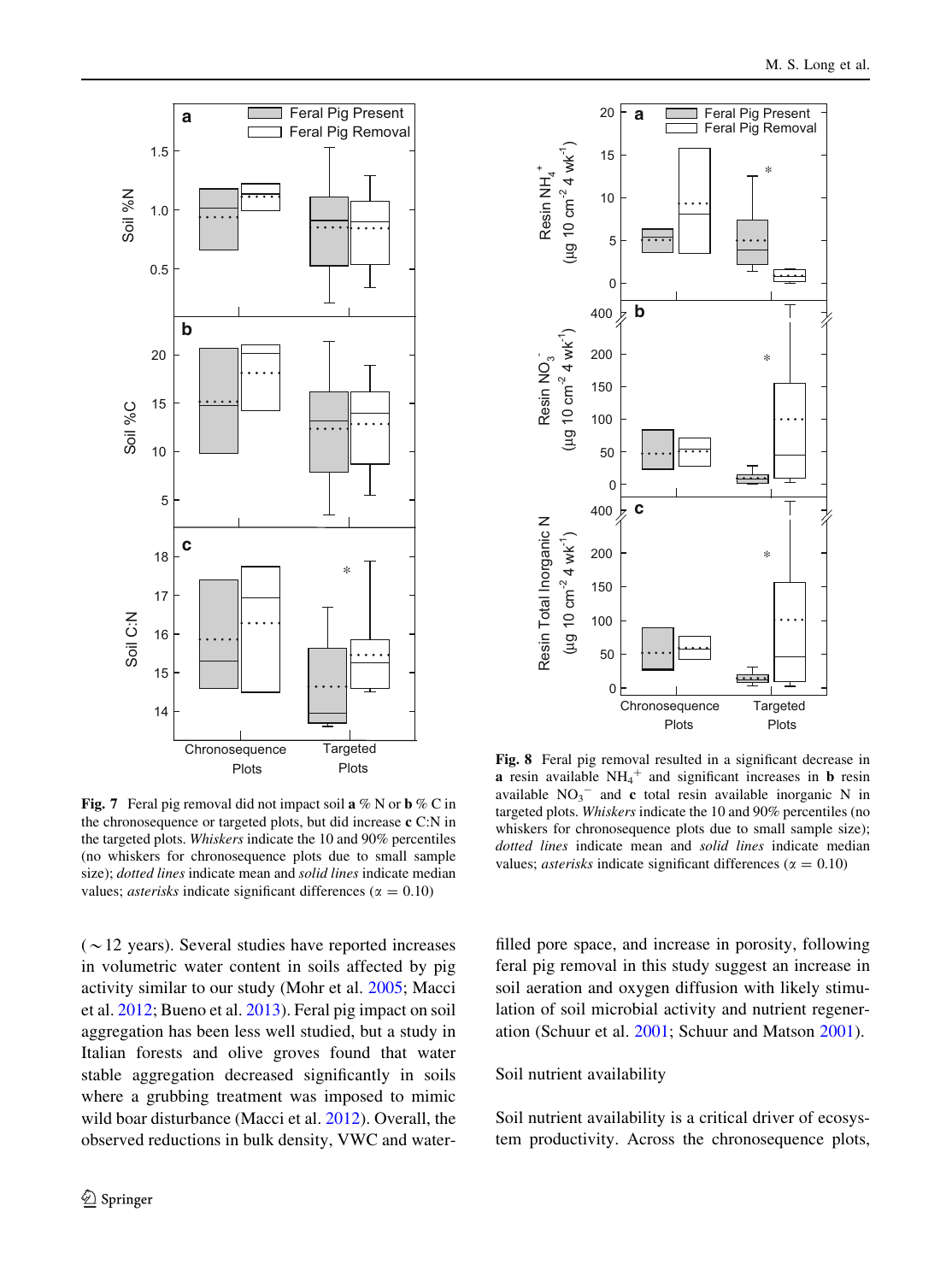feral pig removal increased extractable Ca, K, and Mg and enriched foliar  $\delta^{15}N$  for one of the three studied species, while in the targeted plots feral pig removal increased resin available  $NO<sub>3</sub><sup>-</sup>$  and total inorganic N. However, tropical ecosystems are often limited or colimited by P availability, and we found that extractable P was lower with feral pig removal in the targeted plots. Lower extractable P concentrations with feral pig removal could result from a loss of P input from feral pig activity, accelerated P fixation by Andisols rich in amorphous Al and Fe oxides with decreased pH and lower SOM, and/or increased P uptake by recovering understory vegetation.

The measured increase in  $NO_3$ <sup>-</sup> availability in the soils where feral pigs were removed suggests that nitrifying soil microbes are capitalizing on increased porosity, decreased water-filled pore space and a greater supply of labile C. Similar to the impacts of feral pig disturbance in this current study, grazing by large herbivores on clay soils in salt marshes in the Netherlands increased soil moisture, reduced redox potential, and reduced N mineralization rates (Schrama et al.  $2012$ ). Lower  $NO<sub>3</sub><sup>-</sup>$  with feral pig disturbance could also result from elevated soil VWC and water-filled pore space, along with reduced porosity, as these soils have low hydraulic resistance and can readily leach  $NO_3^-$  (Lohse and Matson [2005](#page-13-0)). Elevated nitrification rates in soils following feral pig removal was reflected in enriched C. trigynum foliar  $\delta^{15}$ N, as increased N cycling rates create a more open N cycle and enriched soil  $\delta^{15}N$  for plant uptake (Evans [2001\)](#page-12-0).

Our results contrast previously reported increases in soil nutrient availability with both wild boar and feral pig disturbances. For example, in cool and dry hardwood forests of Switzerland with SOM-poor and sandy-loam textured soils, wild boar rooting and mixing of soil stimulated microbial activity, enhanced SOM decomposition, and increased soil %C and %N (Wirthner et al. [2012](#page-14-0)). In pine-hardwood forests in Texas, rooting and mixing of soil by feral pigs increased soil nutrient availability via soil aeration and accelerated SOM decomposition and N mineralization (Siemann et al. [2009\)](#page-13-0). In our study in warm and wet Andisols with high SOM, feral pig disturbance increased VWC and water-filled pore space which likely inhibited aerobic production and availability of soil nutrients and soil gas exchange (Schuur et al. [2001;](#page-13-0) Schuur and Matson [2001](#page-13-0)).

#### Recovery of soils and vegetation

Understanding the linkages between observed changes in soil structure and nutrient availability with feral pig removal seen in this study and observed increases in the density and abundance of understory plants seen in prior studies (Cole et al. [2012;](#page-12-0) Cole and Litton [2014](#page-12-0); Murphy et al. [2014\)](#page-13-0) represents an important area of future research (Wardle et al. [2004\)](#page-13-0). A resurgence of soil fauna following feral pig removal was previously documented in this same forest type (Vtorov [1993](#page-13-0)), which likely contributed to accelerated SOM decomposition, N mineralization and cation availability, and also an increase in soil aggregate stability. Recovering vegetation is likely capitalizing on increased nutrient availability, further increasing soil aggregate stability via fine root and hyphal growth. It is also likely that alterations in plant communities are at least partially driving observed changes in soil properties. Aboveand belowground communities have been shown to be mutualistic drivers via both positive and negative feedbacks (Wardle et al. [2004\)](#page-13-0).

In line with the idea of strong linkages between above- and belowground components for ecosystem recovery, vegetative recovery across the chronosequence plots was not restricted to native species. Stem density of the nonnative and highly invasive Psidium cattleianum increased as much as five fold following feral pig removal in the sites where it was present at the time of fencing, likely as a result of the release of top-down control by feral pigs (Cole et al. [2012](#page-12-0); Cole and Litton [2014\)](#page-12-0). The combination of alterations in soil structure and nutrient availability with increasing nonnative plant establishment following feral pig removal highlights that underlying soil processes likely play an important role in determining the competitive dynamics between native and nonnative plants, and supports the fluctuating resource availability hypothesis of invasibility (Davis et al. [2000\)](#page-12-0). The spread of nonnative plants after feral pig removal in this chronosequence and with ungulate removal elsewhere in Hawaii (Scowcroft and Hobdy [1987](#page-13-0); Stone et al. [1992;](#page-13-0) Cabin et al. [2000;](#page-12-0) Thaxton et al. [2010](#page-13-0); Kellner et al. [2011](#page-12-0); Weller et al. [2011\)](#page-14-0) highlights the need for active vegetation management following fencing and nonnative ungulate removal, as well as the opportunity to explore how changes in underlying soil properties and processes influence competitive dynamics between native and nonnative plants.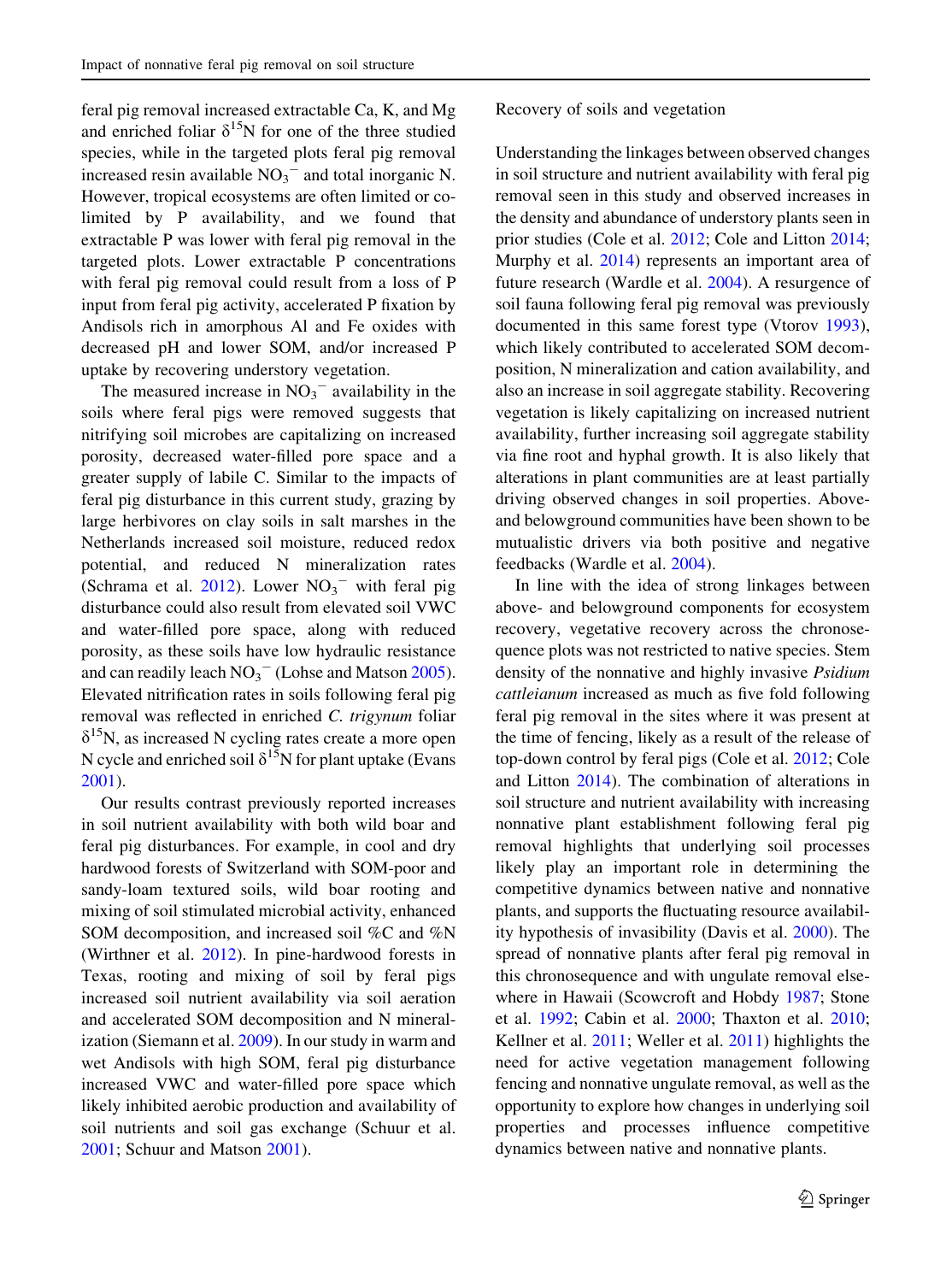### <span id="page-11-0"></span>Data limitations

Across the chronosequence, statistical analyses revealed no difference in several soil properties. Insufficient power to detect responses to feral pig removal may reflect the spatially heterogeneous nature of soils and/or feral pig activity. It is also possible that 20 years is not long enough to observe impacts of feral pig removal on some soil properties, as soil processes play out over temporal scales of hours to millennia (Bardgett et al. 2005). This was the primary reason for our targeted sampling scheme, which generally displayed patterns similar in direction but stronger in magnitude than the chronosequence sampling. Feral pig disturbance varies based on availability of food sources (Diong [1982;](#page-12-0) Anderson and Stone 1994; Lincoln [2014\)](#page-12-0) and soil moisture and texture (Caley [1993;](#page-12-0) Elledge et al. [2012\)](#page-12-0), and this could limit detectability of their impacts in observational studies with randomly located plots such as ours (Siemann et al. [2009](#page-13-0)). Despite these issues, we found general agreement for the results from the chronosequence and targeted sampling, and significant impacts of feral pig removal on a suite of soil physical and chemical properties.

Because we relied on existing exclosures, the chronosequence portion of the study was limited by small sample size  $(n = 5)$ , requiring a conservative Wilcoxon Signed-Rank test to reduce the likelihood of Type II errors. We addressed this by establishing four sub-plots per plot to better capture heterogeneity of soil properties and feral pig disturbance within a given time period of removal (see Davidson and Hewitt [2014\)](#page-12-0). While more sub-plots within each plot does not increase the overall sample size, it should diminish the effect of outliers.

### **Conclusions**

This study documented that feral pig removal from tropical montane wet forests impacts a suite of soil physical and chemical properties, with an overall increase in soil structure and nutrient availability. Specifically, results showed that feral pig removal increased extractable cations, labile C, WSA, porosity, resin available  $NO_3^-$ , and foliar  $\delta^{15}N$ , while decreasing extractable P, bulk density, VWC, water-filled pore space, resin available  $NH_4^+$ , and pH.

Additionally, increasing time since feral pig removal decreased ammonification and increased nitrification rates. These results suggest that enhanced growth and abundance of both native and nonnative vegetation following nonnative ungulate removal (Cole et al. [2012;](#page-12-0) Cole and Litton [2014\)](#page-12-0) may at least partially be the result of alterations to underlying soil properties that persist for some time period following their removal. Given the strong links between aboveground and belowground components observed in this study, we suggest that potential soil mediated responses by vegetation to nonnative ungulate removal requires greater study across a range of sites.

Acknowledgements Funding was provided by the College of Tropical Agriculture and Human Resources, University of Hawaii at Manoa via the USDA-NIFA Tropical and Subtropical Agriculture Research (TSTAR) (2009-34135-20101 to CML), Hatch (HAW00132H and HAW01127H to CML), and McIntire Stennis (HAW00188M and HAW01123M to CML) programs; the Department of Defense Strategic Environmental Research and Development Program (RC-2433 to CML, JPS, RJC and CPG); and the USDA Forest Service, Pacific Southwest Research Station (to CPG). We thank Hawaii Volcanoes National Park and the State of Hawaii Department of Land and Natural Resources, Division of Forestry and Wildlife, Natural Areas Reserve System for access to field sites. We thank J.B. Friday for access to laboratory space and logistical support; N. Friday, M. Johansen, and I. Ito from the University of Hawaii Pacific Internship Programs for Exploring Sciences for tireless field and laboratory work; and A. Taylor, K. Gerow, P. Selmants, and R. Camp for advice on statistical analyses.

#### References

- Amezketa E (1999) Soil aggregate stability: a review. J Sustain Agric 14:83–151
- Anderson SJ, Stone CP (1994) Indexing sizes of feral pig populations in a variety of Hawaiian natural areas. Trans West Sect Wildl Soc 30:26–39
- Bardgett RD, Bowman WD, Kauffman R, Schmidt SK (2005) A temporal approach to linking aboveground and belowground ecology. Trends Ecol Evol 20(11):634–641
- Barrios-Garcia MN, Ballari SA (2012) Impact of wild boar (Sus scrofa) in its introduced and native range: a review. Biol Invasions 14:2283–2300
- Barrios-García MN, Classen AT, Simberloff D (2014) Disparate responses of above- and belowground properties to soil disturbance by an invasive mammal. Ecosphere 5:1–13
- Beever EA, Huso M, Pyke DA (2006) Multiscale responses of soil stability and invasive plants to removal of non-native grazers from an arid conservation reserve. Divers Distrib 12:258–268
- Brady NC, Weil RR (2010) Elements of the nature and properties of soils. Pearson Prentice Hall, Upper Saddle River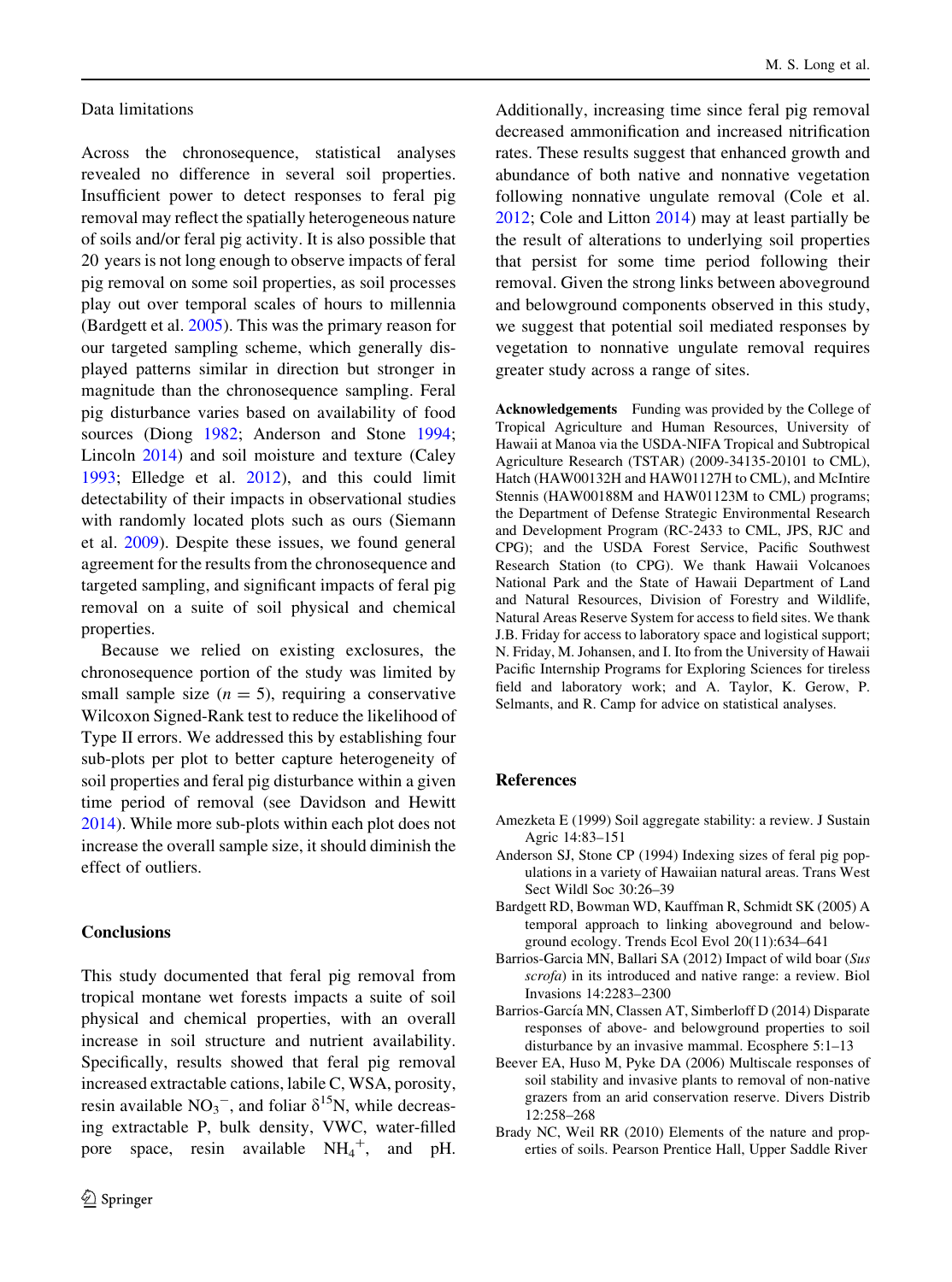- <span id="page-12-0"></span>Bronick CJ, Lal R (2005) Soil structure and management: a review. Geoderma 124:3–22
- Bruinderink G, Hazebroek E (1996) Wild boar (Sus scrofa scrofa L.) rooting and forest regeneration on podzolic soils in the Netherlands. For Ecol Manage 88:71–80
- Bueno CG, Azorín J, Gómez-García D, Alados CL, Badía D (2013) Occurrence and intensity of wild boar disturbances, effects on the physical and chemical soil properties of alpine grasslands. Plant Soil 373:243–256
- Cabin RJ, Weller SG, Lorence DH, Flynn TW, Sakai AK, Sandquist D, Hadway LJ (2000) Effects of long-term ungulate exclusion and recent alien species control on the preservation and restoration of a Hawaiian tropical dry forest. Conserv Biol 14:439–453
- Caley P (1993) Population dynamics of feral pigs (Sus scrofa) in a tropical riverine habitat complex. Wildl Res 20:625–636
- Campbell T, Long DB (2009) Feral swine damage and damage management in forested ecosystems. For Ecol Manage 257:2319–2326
- Cole RJ, Litton CM (2014) Vegetation response to removal of non-native feral pigs from Hawaiian tropical montane wet forest. Biol Invasions 16:125–140
- Cole RJ, Litton CM, Koontz MJ, Loh RK (2012) Vegetation recovery 16 Years after feral pig removal from a wet Hawaiian forest. Biotropica 44:463–471
- Courchamp F, Chapuis J-L, Pascal M (2003) Mammal invaders on islands: impact, control and control impact. Biol Rev 78:347–383
- Craine JM, Elmore AJ, Aidar MPM, Bustamante M, Dawson TE, Hobbie EA, Kahmen A, Mack MC, McLauchlan KK, Michelsen A, Nardoto GB, Pardo LH, Peñuelas J, Reich PB, Schuur EAG, Stock WD, Templer PH, Virginia RA, Welker JM, Wright IJ (2009) Global patterns of foliar nitrogen isotopes and their relationships with climate, mycorrhizal fungi, foliar nutrient concentrations, and nitrogen availability. New Phytol 183:980–992
- Cushman J, Tierney T, Hinds J (2004) Variable effects of feral pig disturbances on native and exotic plants in a California grassland. Ecol Appl 14:1746–1756
- Davidson AD, Hewitt CL (2014) How often are invasion-induced ecological impacts missed? Biol Invasions 16:1165–1173
- Davis MA, Grime JP, Thompson K (2000) Fluctuating resources in plant communities: a general theory of invasibility. J Ecol 88:528–534
- Didham RK, Tylianakis JM, Hutchison MA, Ewers RM, Gemmell NJ (2005) Are invasive species drivers of ecological change. Trends Ecol Evol 20:470–474
- Diong CH (1982) Population biology and management of the feral pig (Sus scrofa L.) in Kipahulu Valley, Maui. Dissertation, University of Hawaii at Manoa
- Ehrenfeld JG (2003) Effects of exotic plant invasions on soil nutrient cycling processes. Ecosystems 6:503–523
- Elledge AE, McAlpine CA, Murray PJ, Gordon IJ (2012) Modelling habitat preferences of feral pigs for rooting in lowland rainforest. Biol Invasions 15:1523–1535
- Evans RD (2001) Physiological mechanisms influencing plant nitrogen isotope composition. Trends Plant Sci 6(3):121–126
- Frank DA, Groffman PM, Evans RD, Tracy BF (2000) Ungulate stimulation of nitrogen cycling and retention in Yellowstone Park grasslands. Oecologia 123:116–121
- Ghani A, Dexter M, Perrott K (2003) Hot-water extractable carbon in soils: a sensitive measurement for determining impacts of fertilisation, grazing and cultivation. Soil Biol Biochem 35:1231–1243
- Giambelluca TW, Chen Q, Frazier AG, Price JP, Chen Y-L, Chu P-S, Eischeid JK, Delparte DM (2013) Online rainfall atlas of Hawaii. Bull Am Meteorol Soc 94:313–316
- Giambelluca TW, Shuai X, Barnes ML, Alliss RJ, Longman RJ, Miura T, Chen Q, Frazier AG, Mudd RG, Cuo L, Businger AD (2014) Evapotranspiration of Hawai'i. Final report submitted to the U.S. Army Corps of Engineers—Honolulu District, and the Commission on Water Resource Management, State of Hawai'i
- Hess S, Jacobi J (2011) The history of mammal eradications in Hawaii and the United States associated islands of the Central Pacific. Island Invasives: eradication and management. IUCN, Gland, pp 67–73
- Hobbs N (1996) Modification of ecosystems by ungulates. J Wildl Manage 60:695–713
- Hue NV, Uchida R, Ho MC (2000) Sampling and analysis of soils and plant tissues. In: Silva JA, Uchida RS (eds) Plant nutrient management in Hawaii soils. College of Tropical Agriculture and Human Resources, University of Hawaii, Honolulu, pp 23–30
- Kardol P, Dickie IA, St. John MG, Husheer SW, Bonner KI, Bellingham PJ, Wardle DA (2014) Soil-mediated effects of invasive ungulates on native tree seedlings. J Ecol 102:622–631
- Kellner JR, Asner GP, Kinney KM, Loarie SR, Knapp DE, Kennedy-Bowdoin T, Questad EJ, Cordell S, Thaxton JM (2011) Remote analysis of biological invasion and the impact of enemy release. Ecol Appl 21:2094–2104
- Krull CR, Waipara NW, Choquenot D, Burns BR, Gormley AM, Stanley MC (2013) Absence of evidence is not evidence of absence: feral pigs as vectors of soil-borne pathogens. Austral Ecol 38:534–542
- Lacki M, Lancia R (1983) Changes in soil properties of forests rooted by wild boar. In: Proceedings of the annual conference of the Southeastern association of fish and wildlife agencies, pp 228–236
- Li AY, Williams N, Fenwick SG, Hardy GESJ, Adams PJ (2013) Potential for dissemination of Phytophthora cinnamomi by feral pigs via ingestion of infected plant material. Biol Invasions 16:765–774
- Lincoln NK (2014) Effect of various monotypic forest canopies on earthworm biomass and feral pig rooting in Hawaiian wet forests. For Ecol Manage 331:79–84
- Linderholm A, Spencer D, Battista V, Frantz L, Barnett R, Fleischer RC, James HF, Duffy D, Sparks JP, Clements DR, Andersson L, Dobney K, Leonard JA, Larson G (2016) A novel MC1R allele for black coat colour reveals the Polynesian ancestry and hybridization patterns of Hawaiian feral pigs. R Soc Open Sci 3(9):160304
- Litton CM, Raich JW, Ryan MG (2007) Review: carbon allocation in forest ecosystems. Glob Change Biol 13:2089–2109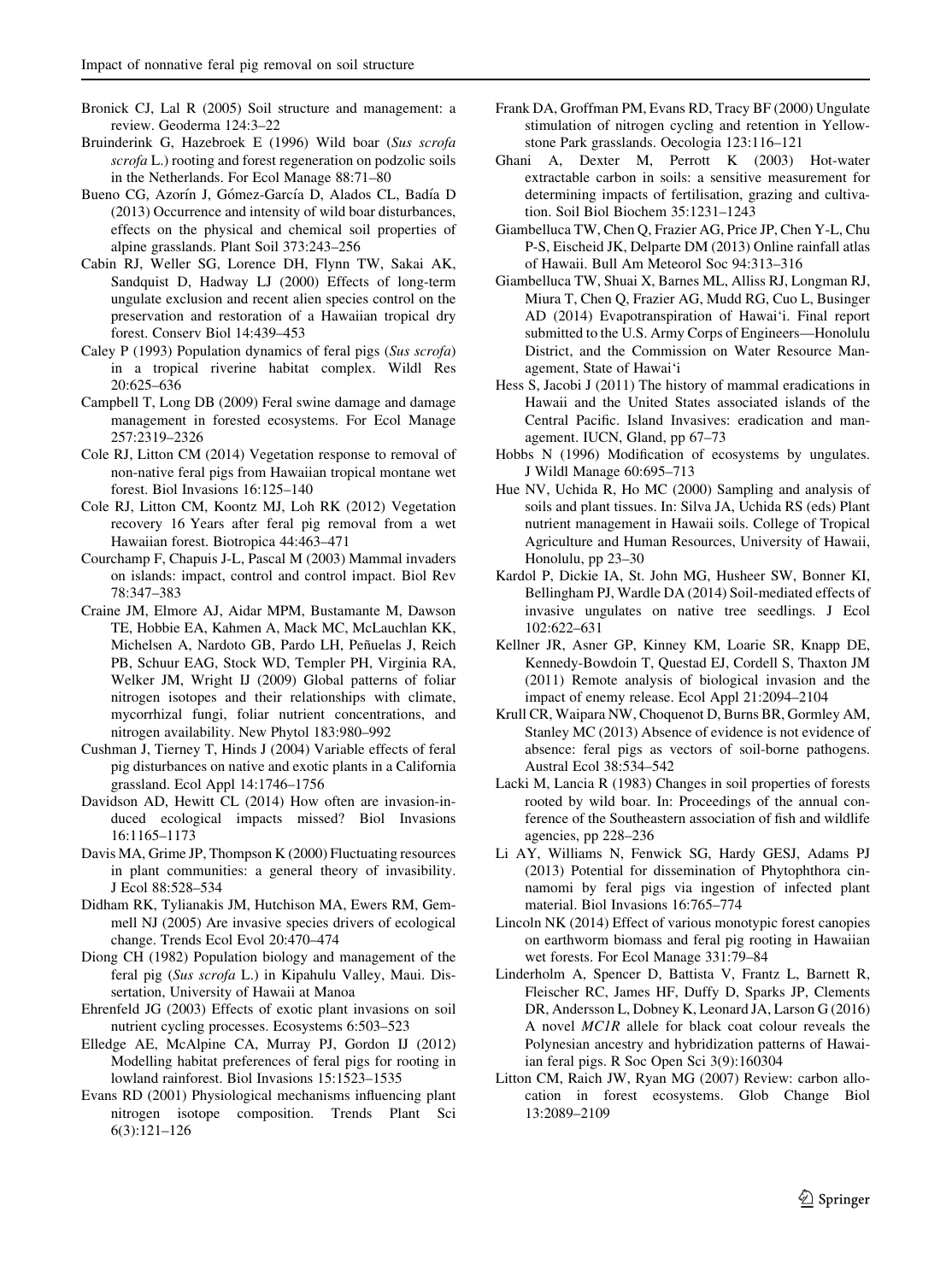- <span id="page-13-0"></span>Lohse KA, Matson P (2005) Consequences of nitrogen additions for soil losses from wet tropical forests. Ecol Appl 15:1629–1648
- Macci C, Doni S, Bondi G, Davini D, Masciandaro G, Pistoia A (2012) Effects of wild boar (Sus scrofa) grazing on soil properties in Mediterranean environment. Catena 98:79–86
- Mack M, D'Antonio C (1998) Impacts of biological invasions on disturbance regimes. Trends Ecol Evol 13:195–198
- Mack RN, Simberloff D, Lonsdale WM, Evans H, Clout M, Bazzaz FA (2000) Biotic invasions: causes, epidemiology, global consequences, and control. Ecol Appl 10:689–710
- Mohr D, Cohnstaedt LW, Topp W (2005) Wild boar and red deer affect soil nutrients and soil biota in steep oak stands of the Eifel. Soil Biol Biochem 37:693–700
- Moody A, Jones JA (2000) Soil response to canopy position and feral pig disturbance beneath Quercus agrifolia on Santa Cruz Island, California. Appl Soil Ecol 14:269–281
- Murphy MJ, Inman-Narahari F, Ostertag R, Litton CM (2014) Invasive feral pigs impact native tree ferns and woody seedlings in Hawaiian forest. Biol Invasions 16(1):63–71
- Nanzyo M (2002) Unique properties of volcanic ash soils. Glob Environ Res Ed 6:99–112
- Nogueira-Filho SLG, Nogueira SSC, Fragoso JMV (2009) Ecological impacts of feral pigs in the Hawaiian Islands. Biodivers Conserv 18:3677–3683
- NRCS (2010) Soil Survey Staff, Natural Resources Conservation Service, United States Department of Agriculture. Web Soil Survey. <http://websoilsurvey.nrcs.usda.gov/>. Accessed 23 Aug 2010
- Nuñez MA, Bailey JK, Schweitzer JA (2009) Population, community and ecosystem effects of exotic herbivores: a growing global concern. Biol Invasions 12:297–301
- Nuttle T, Ristau TE, Royo AA (2014) Long-term biological legacies of herbivore density in a landscape-scale experiment: forest understoreys reflect past deer density treatments for at least 20 years. J Ecol 102:221–228
- Oduor A, Gómez J, Strauss S (2010) Exotic vertebrate and invertebrate herbivores differ in their impacts on native and exotic plants: a meta-analysis. Biol Invasions 12:407–419
- Palacio S, Bueno CG, Azorín J, Maestro M, Gómez-García D (2013) Wild-boar disturbance increases nutrient and C stores of geophytes in subalpine grasslands. Am J Bot 100:1790–1799
- Pejchar L, Mooney HA (2009) Invasive species, ecosystem services and human well-being. Trends Ecol Evol 24:497–504
- Peltzer DA, Allen RB, Lovett GM, Whitehead D, Wardle DA (2010) Effects of biological invasions on forest carbon sequestration. Glob Chang Biol 16:732–746
- Perret S, Dorel M (2006) Relationships between land use, fertility and Andisol behaviour: examples from volcanic islands. Soil Use Manag 15:144–149
- Pimentel D, Lach L, Zuniga R, Morrison D (2000) Environmental and economic costs of nonindigenous species in the United States. Bioscience 50:53–65
- Scheffler PY, Pratt LW, Foote D, Magnacca KN (2012) A preliminary study of effects of feral pig density on native Hawaiian montane rainforest vegetation. Technical Report No. 182. Pactific Cooperative Studies Unit, University of Hawaii, Honolulu, Hawaii. p 43
- Schrama M, Heijning P, Bakker JP, van Wijnen HJ, Berg MP, Olff H (2012) Herbivore trampling as an alternative pathway for explaining differences in nitrogen mineralization in moist grasslands. Oecologia 172:231–243
- Schuur E, Matson P (2001) Net primary productivity and nutrient cycling across a mesic to wet precipitation gradient in Hawaiian montane forest. Oecologia 128:431–442
- Schuur E, Chadwick OA, Matson P (2001) Carbon cycling and soil carbon storage in mesic to wet Hawaiian montane forests. Ecology 82:3182–3196
- Scowcroft PG, Hobdy R (1987) Recovery of goat-damaged vegetation in an insular tropical montane forest. Biotropica 19:208–215
- Seybold C, Herrick J (2001) Aggregate stability kit for soil quality assessments. Catena 44:37–45
- Siemann E, Carrillo JA, Gabler CA, Zipp R, Rogers WE (2009) Experimental test of the impacts of feral hogs on forest dynamics and processes in the southeastern US. For Ecol Manage 258:546–553
- Silva JHS, Deenik JL, Yost RS, Bruland GL, Crow SE (2015) Improving clay content measurement in oxidic and volcanic ash soils of Hawaii by increasing dispersant concentration and ultrasonic energy levels. Geoderma 237–238:211–223
- Singer FJ, Swank WT, Clebsch EEC (1984) Effects of wild pig rooting in a deciduous forest. J Wildl Manage 48:464–473
- Soil Survey Staff (2014) Soil Survey Field and Laboratory Methods Manual. Soil Survey Investigations Report No. 51, Version 2.0. R. Burt and Soil Survey Staff (ed). U.S. Department of Agriculture, Natural Resources Conservation Service
- Spear D, Chown SL (2009) Non-indigenous ungulates as a threat to biodiversity. J Zool 279:1–17
- Stone C, Cuddihy L, Tunison JT (1992) Responses of Hawaiian ecosystems to removal of feral pigs and goats. In: Stone C, Scott J (eds) Alien plant invasions on native ecosystems in Hawai'i: management and research. University of Hawaii Press, Honolulu, pp 666–704
- Stritar M, Schweitzer J, Hart S, Bailey J (2010) Introduced ungulate herbivore alters soil processes after fire. Biol Invasions 12:313–324
- Tanentzap AJ, Burrows LE, Lee WG, Nugent G, Maxwell JM, Coomes DA (2009) Landscape-level vegetation recovery from herbivory: progress after four decades of invasive red deer control. J Appl Ecol 46:1064–1072
- Thaxton JM, Cole TC, Cordell S, Cabin RJ, Sandquist DR, Litton CM (2010) Native species regeneration following ungulate exclusion and nonnative grass removal in a remnant Hawaiian dry forest. Pac Sci 64:533–544
- Tisdale JM, Oades JM (1982) Organic matter and waterstable aggregates in soils. J Soil Sci 33:141–163
- Vitousek PM, D'Antonio CM, Loope LL, Westbrooks R (1996) Biological invasions as global environmental change. Am Sci 84:468–478
- Vtorov I (1993) Feral pig removal: effects on soil microarthropods in a Hawaiian rain forest. J Wildl Manage 57:875–880
- Wagner W, Herbst D, Sohmer S (1990) Manual of the flowering plants of Hawaii. Bishop Museum, Honolulu
- Wardle DA, Bardgett RD, Klironomos JN, Setälä H, Van der Putten WH, Wall DH (2004) Ecological linkages between